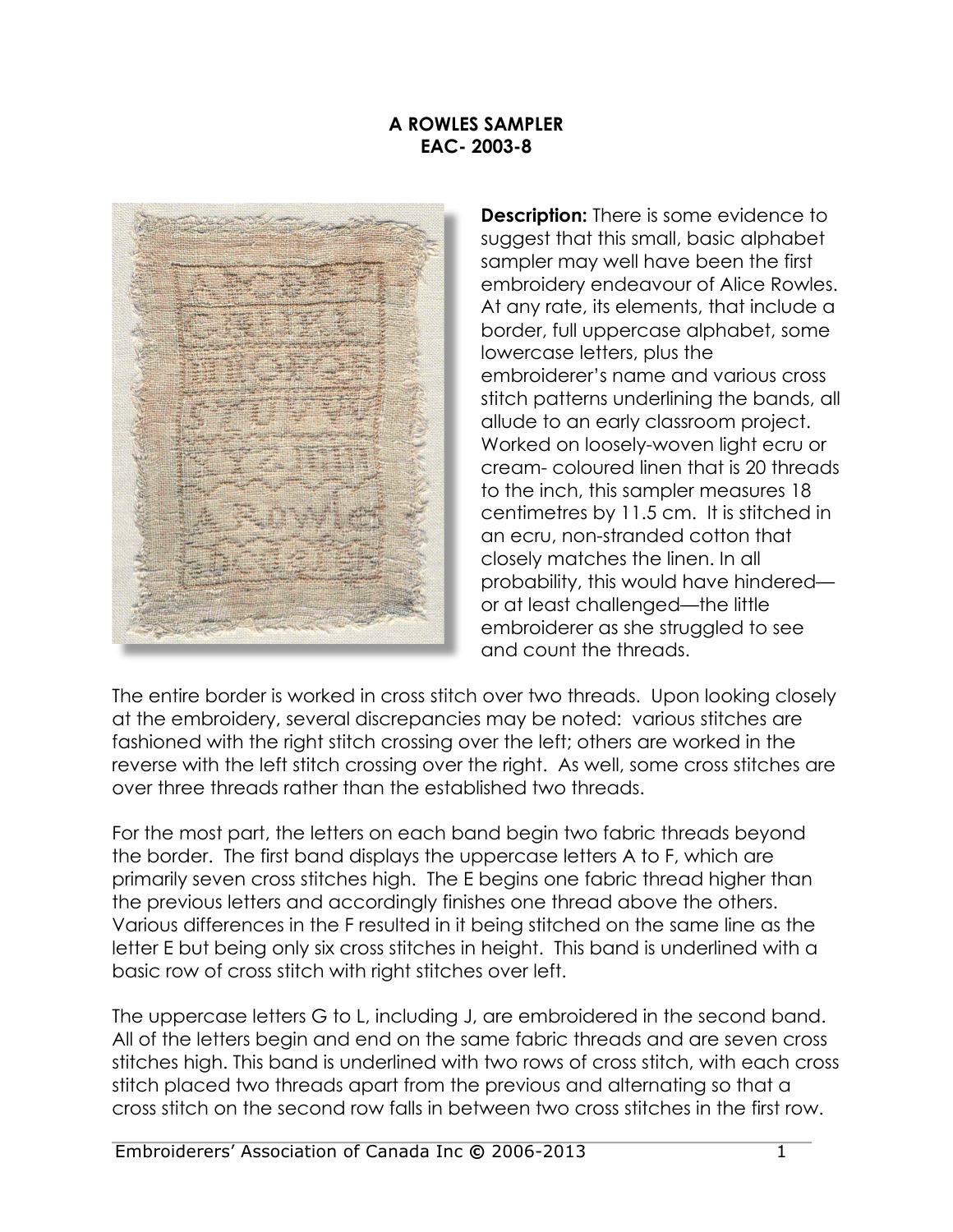The third band features uppercase letters M to R. The Q, unlike earlier styles that are reminiscent of a reverse P, is shaped like an O with a tail across the bottom. There are a couple of discrepancies where the embroiderer has stitched over a third fabric thread, and as well, not all cross stitches are worked in the same direction. However, all letters are seven cross stitches high. This band is underlined with the two rows of alternating cross stitch, as described in band two.

Uppercase letters S to W are stitched in the fourth band. Again, all letters are seven cross stitches in height and, as is the case throughout this little embroidery exercise, letters are two fabric threads apart. This band is underlined with a Vshaped zigzag row of cross stitches, with one cross stitch on the bottom, another on the top and each side sharing the bottom cross stitch.

The letters X, Y and Z fill the first portion of the fifth band, which is then completed with six vertical bars, all of which are seven cross stitches high and over two threads. A scallop underlining this band is composed of four cross stitches on top and one on both the side and bottom, with each side sharing the bottom cross stitch.

The sixth band is a little more spacious, with six fabric threads above the top of the letters rather than two, as is the case in the previous bands. The letter A is followed by a cross stitch for a period and then the name "Rowles" is stitched in upper and lowercase letters. The uppercase A and R maintain the height of seven cross stitches; the lowercase letters have six, except the l which rises to a record 10 cross stitches. However, as it happens, the towering "l" is not hindered in that it is reaching into the scallop above, where there is sufficient space. This band is also underlined with a scallop having two cross stitches on the bottom, two on the same fabric thread on the side and two once more on the top, with each side sharing the bottom cross stitches.

The seventh and last band, with lowercase letters a to h, appears somewhat crowded. There are some variations in the letters, such as a, which is only five cross stitches high in comparison to c and e, which are six cross stitches. However the lower portion of the h is only four cross stitches in height, while the cross on the f is six cross stitches high. Perhaps the most noticeable discrepancy is the fact that the stem of the d was not stitched, possibly because there simply was not room. Nevertheless, because the embroiderer is using an ecru or cream coloured thread that closely matches the linen, the above differences are not readily discernible.

**History:** Although the embroiderer stitched only the initial A rather than her first name, the family history clearly records Alice Rowles as the maker of this little